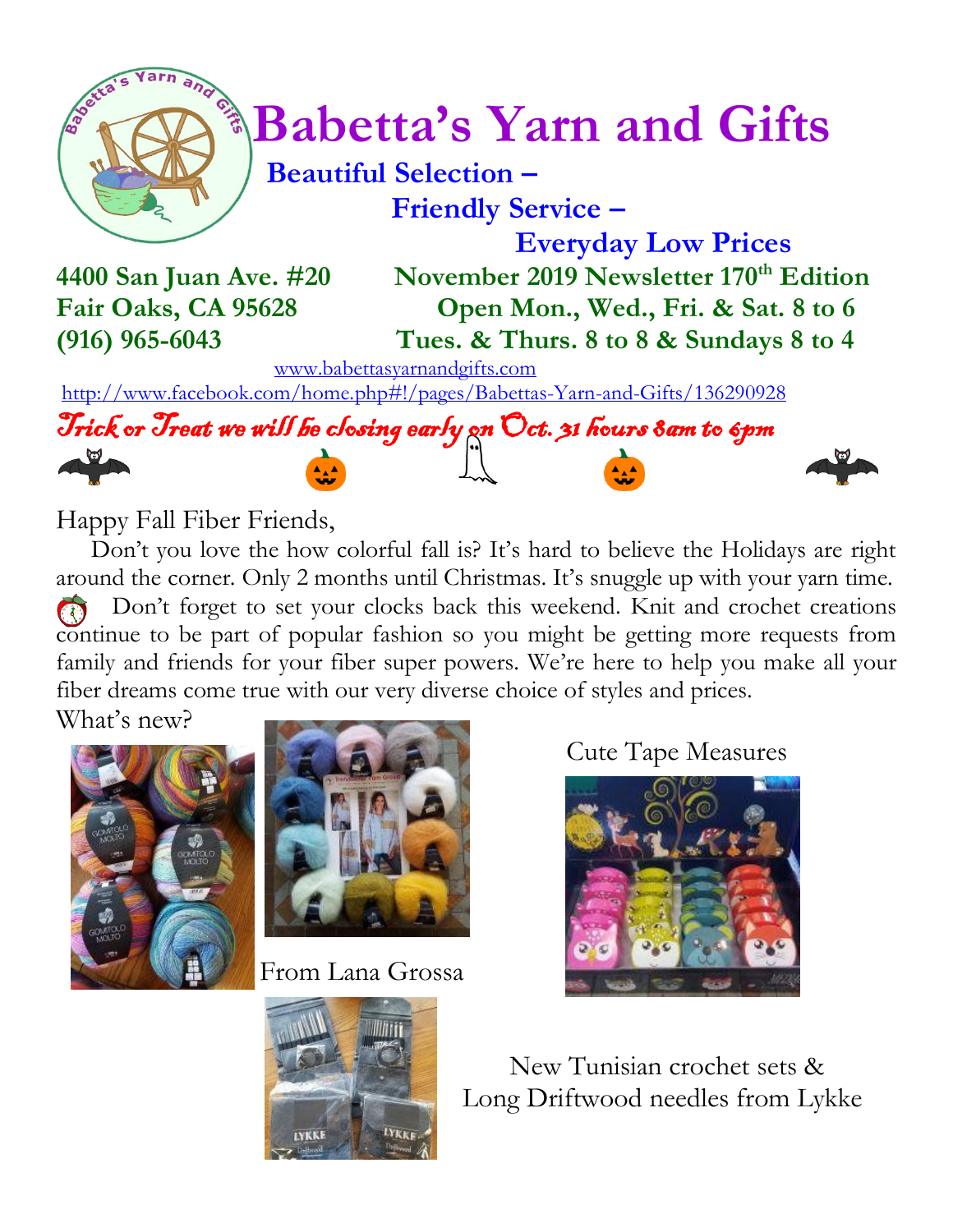



From Trendsetter Yarn: Icon poncho, Wish Tweed



And Paradigm

### Adriafil Stellato





New Anzula Squishy



Malabrigo Arroyo, Rios, Sock, Rasta, & Caracol

## **Classes for November 2019 at Babetta's 916-965-6043**

 *In our project classes you can learn to knit anything from scarves to socks to felted purses to lace shawls to hats to sweaters. Pick your project and join in the fun. Our knitters inspire each other to try new things by sharing ideas and showing off their latest creation. Sign up for one of our classes and you will receive a coupon for 10% off.*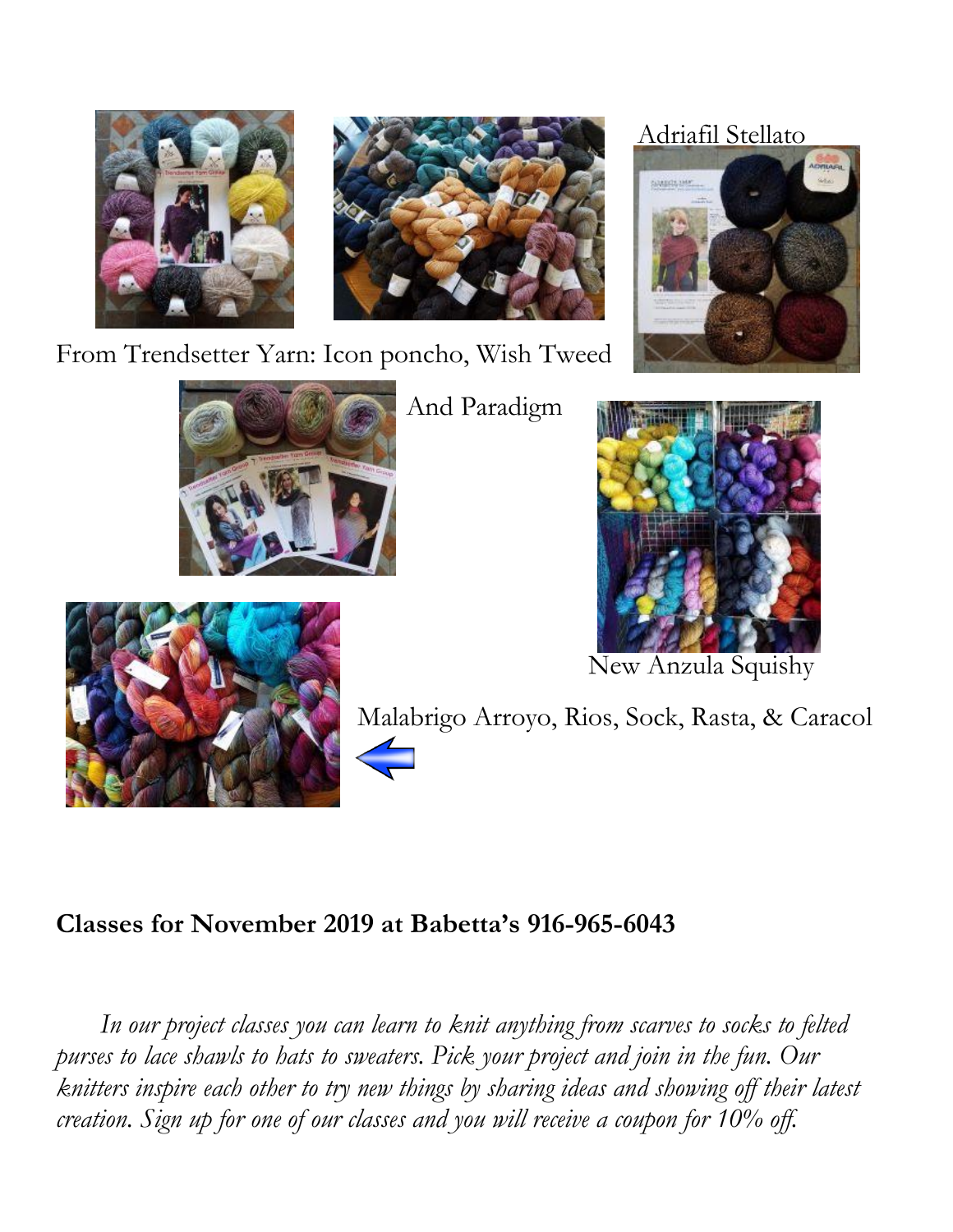Pre-registration is required as class sizes are limited. Please choose your dates carefully. Because of scheduling conflicts and complications, make-up classes will only be allowed under special circumstances and individual consideration.

Our project class knitting teachers Maya & Gustine have been teaching at Babetta's for 14 years and can help you make your fiber dreams come true in a fun and patient atmosphere.

**Tuesdays 11/5, 1]/12 & 11/19** Knitting Project 10am – 11:30am fee \$50 **Wednesdays 11/6, 11/13 & 11/20** Knitting Project 1pm – 2:30pm fee \$50 Knitting Project 3:30pm- 5pm fee \$50 **Thursday 11/7, 11/14 & 11/21** Knitting Project 6pm – 7:30pm fee \$50 **Saturdays 11/9, 11/16 & 11/23** Knitting Project 4pm – 5:30pm fee \$50.

#### **Private Lessons**

Knitting or Crochet \$20 an hour Group Knitting or Crochet Private lessons \$15 an hour per person. Spinning or weaving \$25 an hour Group rates are \$20 an hour per person. 50% deposit required when scheduling. Cancellations with less than 24 hour notice will forfeit deposit with exceptions for emergencies. Other cancellations can be transferred to rescheduled lessons or store credit.

## **Charity Knitting Group**

 How would you like to do some charity knitting/crocheting with a lovely group of people? **"The Purls of Fair Oaks"** meets the 2<sup>nd</sup> & 4<sup>th</sup> Thursday every month from 10am to noon here at **Babetta's.** This wonderful group of knitters makes newborn hats for local hospitals. If you'd like to come join the group there's always room for more.

**Alice's Embrace** has really grown since its inception. Read about this wonderful organization and how you can join in making gifts for those suffering with Alzheimer's. [http://www.alicesembrace.org](http://www.alicesembrace.org/) You can drop off your donations at Babetta's. We now have an Alice's Embrace Binder so you can pick out a pattern for your donation and we'll make a copy for you. Enjoy pictures of folks receiving your donations on the facebook page. <https://www.facebook.com/AlicesEmbrace/>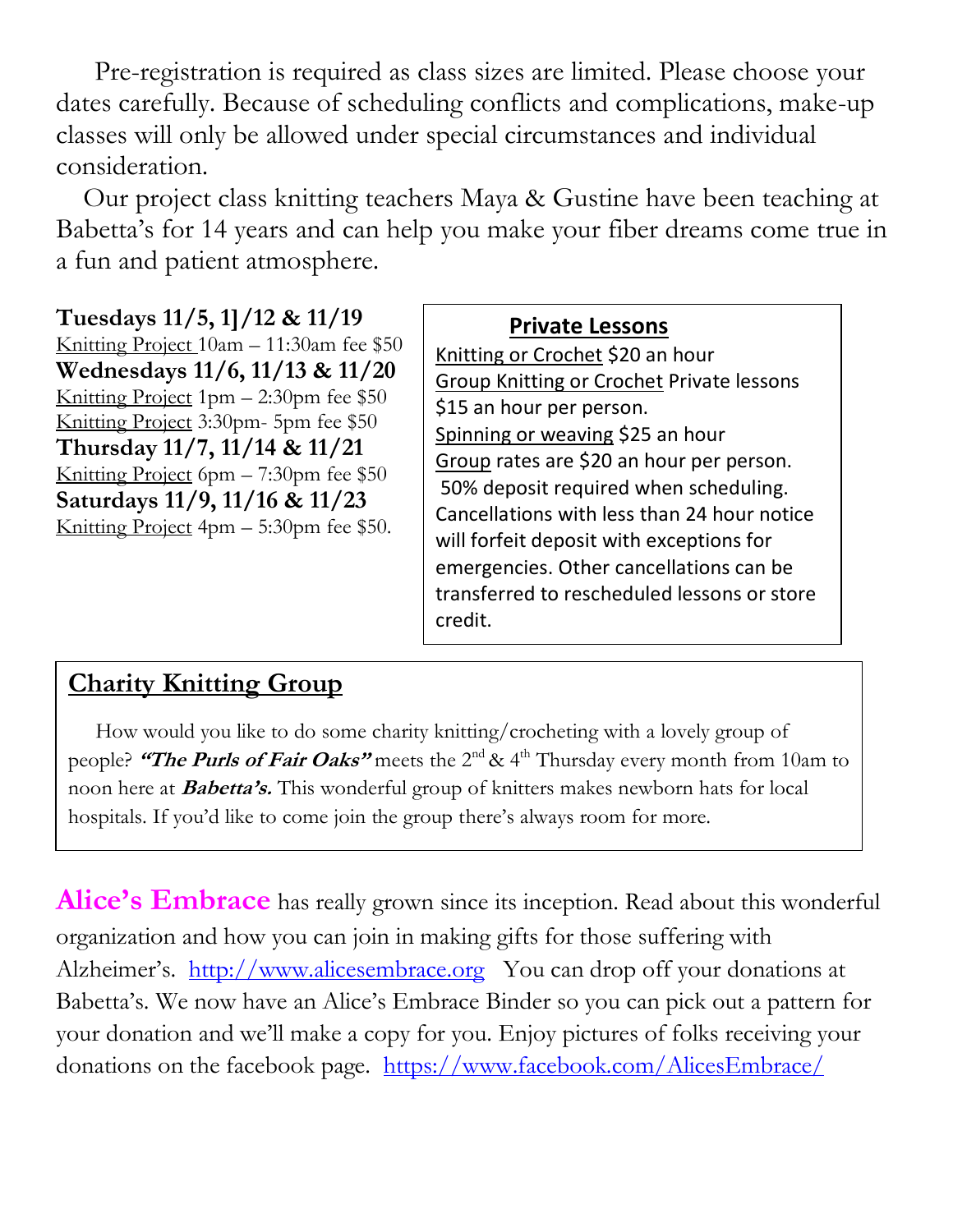## **Free patterns for November 2019**

## **Aero Ribbed Scarf**

Materials: 1 skein Cascade Yarns Aero, size 13 needles Cast on 30 stitches and work k1, p1 ribbing across and for every following row.



Bind off in pattern, weave in ends and wet block if you like.

I love the way a ribbed scarf has a squishy thickness to it, lays flat, and is reversible.



"ME" Hat

 Materials: 1 hank Trendsetter ME, size 11, 16" circulars & Double pointed needles, 1 stitch marker

Cast on 44 stitches, place marker, join in the round being careful not to twist Work knit 2, purl 2 ribbing for 8" slipping the marker each round Decrease round 1" (k2tog, p2) around Next round: (k1, p2) around Decrease round 2: (k1, p2tog) around Next round: (k1,p1) around Decrease round 3 & 4: (k2tog) around Break yarn leaving 6" tail, draw through remaining stitches, weave in ends Use remaining yarn to make pompom if you wish